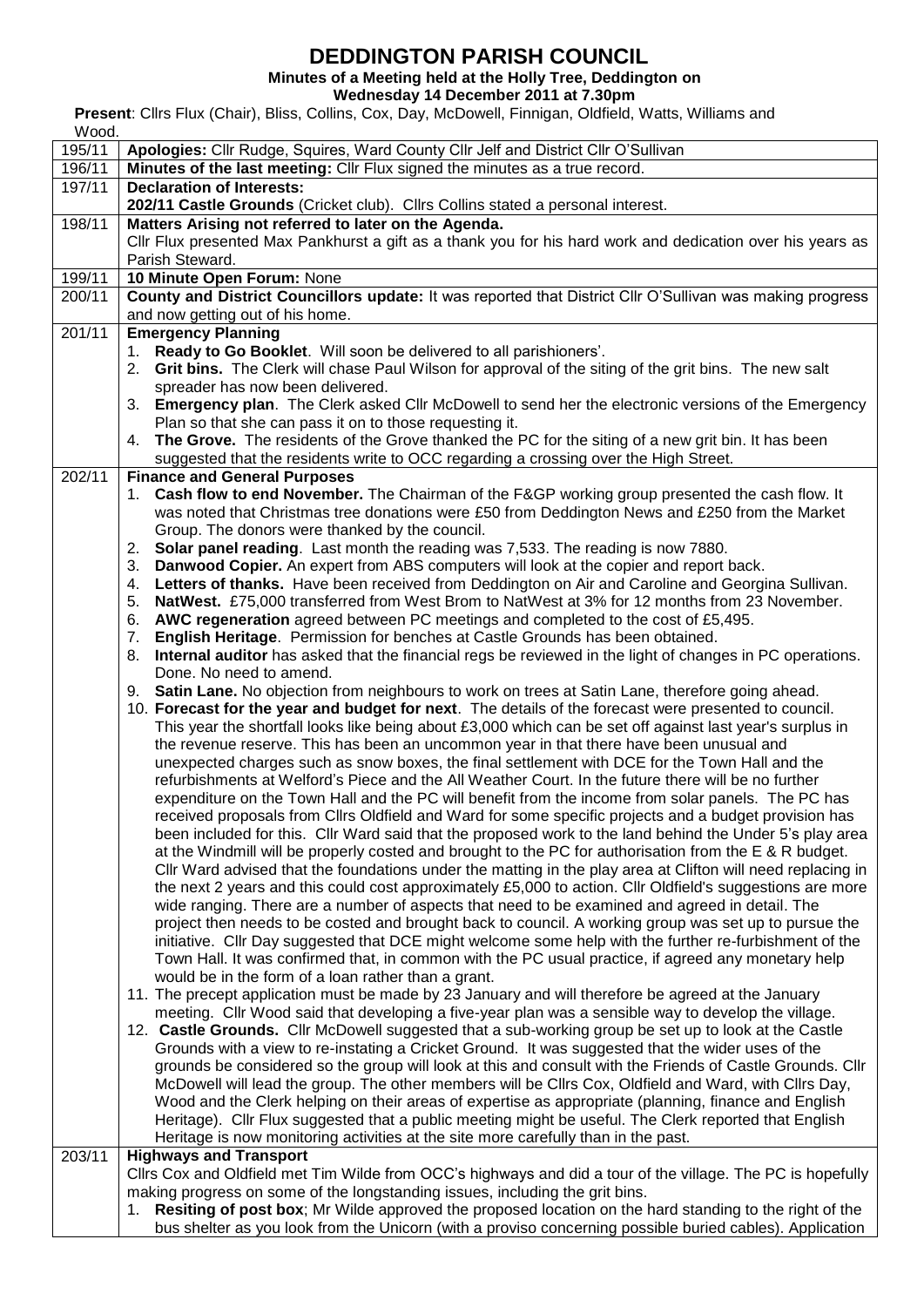to be made to Royal Mail to move the post box.

2. **Speeding**: The volunteer speedwatch has stalled because of the need for daylight at peak traffic times – it is planned to begin again in April. A Hempton resident currently has the speed gun to check numbers and may be producing examples of his proposed signs for the village. Members of the Highways Working Group are aware of the relevant OCC officers to contact about the proposed buffer zones and the need for School signs on the northern approach to Deddington. Cllrs plan to be in touch with them, if necessary, when they hear back from Cllr Jelf about buffer zones.

- 3. **Blocked drain**: The drain alongside the northern, smaller section of the village green that used to become repeatedly blocked has now been sealed off and tarmaced over and waste water runs away down a gutter and into another drain. The problem seems to be solved.
- 4. **Missing bollard**: The bollard has been stolen. The Clerk to check with Highways as to why it has taken so long to act on this matter thereby giving the opportunity for theft. The county council are prepared to put it back in place if the bollard can be found otherwise OCC will charge £50 for a new one. There is currently another bollard at a tilt that also needs attention.
- 5. **New Street Bus Stop**: Tim Wilde had no objection to the suggestion that this might be re-sited in front of Deddington Manor. The Clerk will ascertain the views of the owner of this property about this proposal. If she has no objections a request will be made to move the bus stop as part of the upgrading of bus stops that is planned for Deddington next year.
- 6. **Bench at east-side bus stop to be donated by Jean Rudge**. Tim Wilde was not sure whether the proposed site belongs to OCC or the adjacent house. In either case he approved the siting. The owners of Leaden Porch House will be asked if this strip of land belongs to them and whether they'd be happy for a bench to be placed there.
- 7. **New funding system for highways**: Tim Wilde advised DPC that budgets for smaller highways projects are now managed by individual councillors for individual areas rather than the highways department. Under this new 'localism' approach, old schemes might be looked at with new eyes. Our relevant OCC Cllrs are Kieron Mallon and Ann Bonner (apparently both members for Banbury wards). It was agreed to apply for funding for two projects, as soon as possible
	- a) Holed paving stones for the grass verge in Church Street alongside the church. Tim Wilde to provide an estimate for this work
	- b) A pedestrian crossing across New Street. This has previously been mothballed on safety grounds, but Tim Wilde thought it was worth pursuing again. The elderly residents in The Grove will be encouraged to write to OCC in support of a crossing and other neighbours should do the same. Cllr Flux said that he would speak to Cllr Keiron Mallon about these applications.

#### **8. GRIT BINS**

Tim Wilde approved the sites previously proposed by the council but they require a final green light from Paul Wilson before the bins can be installed as follows:

- a) At the corner of Featherstone House to cater also for the alms houses where the verge is too narrow to accommodate a bin
- b) On the grass verge on the corner of Hudson Street and New Street in front of the May Fu Two, and preferably partially buried and green coloured to be inconspicuous since there's a clutter of street furniture there. (Hudson Court and the May Fu Two corner ruled out because they do not belong to OCC.)
- c) The Grove on the south side alongside a wall where there was a grit bin in the past. The residents and the freeholders are delighted to have a bin there, especially if they don't have to sprinkle the grit themselves.
- d) On the north side of the town hall. There are currently seven rubbish bins there, which are blocking the entrance to the phone box, and leaving no room for a grit bin. It was confirmed 4 of the bins are PC owned. Cllr Finnigan to ensure polite notices to be placed on remaining three to request their removal.

As stated at the last meeting there is already a smallish grit bin at the health centre. It was suggested that if the health centre are agreeable, the school be asked to provide volunteer parents to spread grit from the health centre on their section of Earls Lane. In return the PC will refill the bin as required.

### 204/11 **Environment & Recreation:**

1. **Christmas Tree.** Cllr Finnigan said that the Solar lighting was proving disappointing. The Town Hall electricity supply previously available to the PC for the Christmas Tree is no longer available. Therefore the usual process whereby the PC uses the Town Hall electricity and then reimburses DCE has not been possible. Cllr Day suggested that the lease be revisited when up for renewal. He also suggested that it be considered when redecoration and other options are being considered by DCE.

#### **2. Queens Jubilee.** Cllr Rudge has passed on to the Jubilee Committee the idea of planting Deddington Pippins to mark the Queen's Jubilee and would welcome suggestions for possible planting sites. 205/11 **Terms of Reference and Job Descriptions –Cllr Day**

Cllr Day said that he had intended to look at formal suggestions on the working groups but unfortunately had not had the time to do so. This will now be taken forward to a future meeting.

## 206/11 **Planning Working Group Applications 11/01674/F and 11/01675/LB Cromwell House, Market Place Deddington – Rear Ground Floor**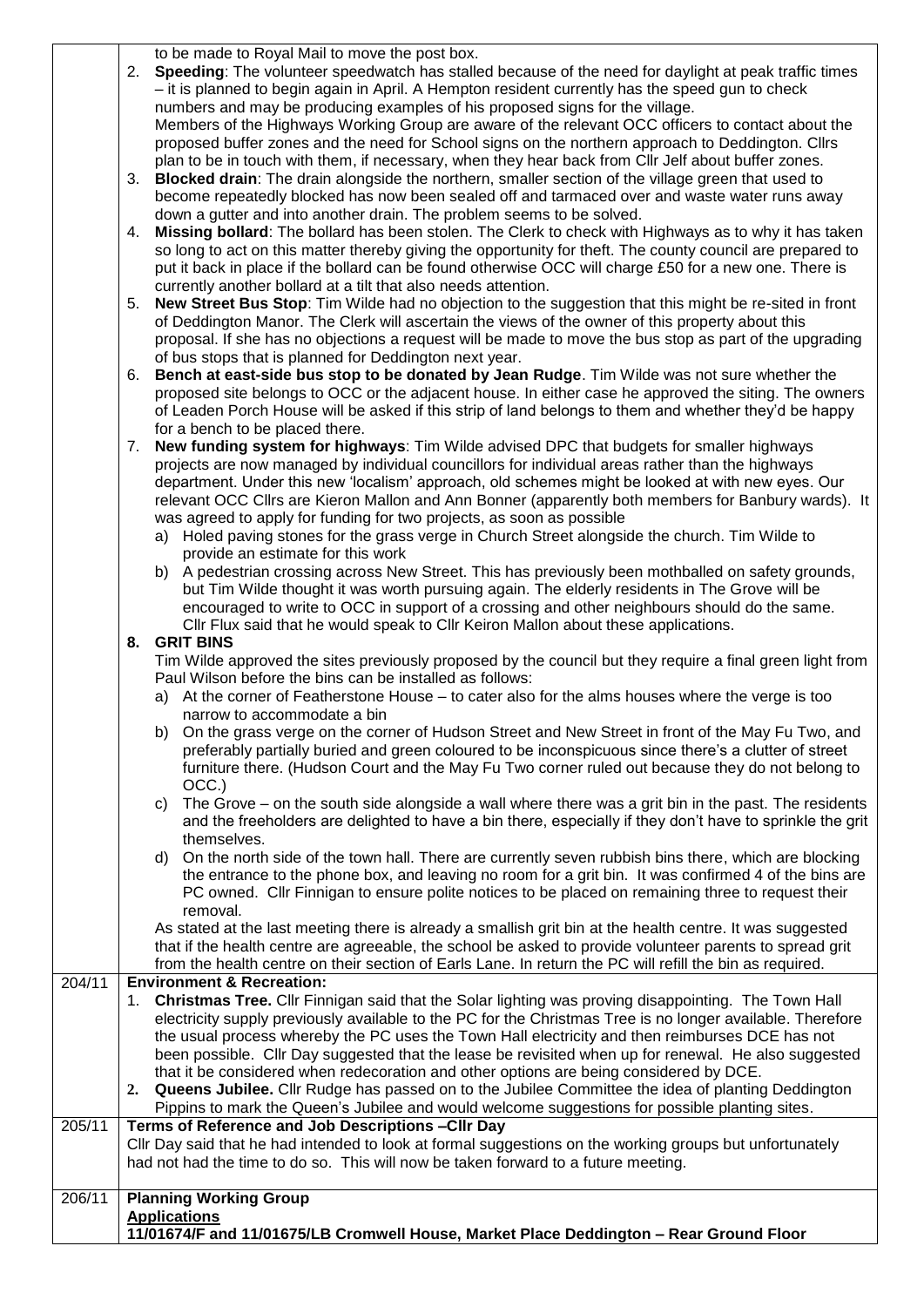|                     | <b>Extension with minor interior alterations.</b> This is a small rear extension that will have no impact on                                                                                                                   |  |  |  |  |
|---------------------|--------------------------------------------------------------------------------------------------------------------------------------------------------------------------------------------------------------------------------|--|--|--|--|
|                     | attached properties. No objection.                                                                                                                                                                                             |  |  |  |  |
|                     | <b>Withdrawn Application</b>                                                                                                                                                                                                   |  |  |  |  |
|                     | 11/01460/F Earls Court Earls Lane Deddington - Detached Car Port and Garden Store, Rear porch,                                                                                                                                 |  |  |  |  |
|                     | Front Porch with Bay Window, Pergola and two storey rear extension,                                                                                                                                                            |  |  |  |  |
|                     | <b>Approvals</b>                                                                                                                                                                                                               |  |  |  |  |
|                     | 11/01498/F 4 Hempton Road Deddington - Single and two storey extensions                                                                                                                                                        |  |  |  |  |
|                     | 11/01464/LB and 11/01463/ADV Red Lion Cottage market Place Deddington                                                                                                                                                          |  |  |  |  |
|                     | 11/01289/F and 11/01290/LB Vervain, Philcote Street, Deddington.                                                                                                                                                               |  |  |  |  |
|                     | Correspondence                                                                                                                                                                                                                 |  |  |  |  |
|                     | Unicorn Inn Deddington - an enforcement officer for Cherwell has looked into this matter and informed the                                                                                                                      |  |  |  |  |
|                     | PC that a Listed Building consent application should have been obtained. They are expecting a belated                                                                                                                          |  |  |  |  |
|                     | application for consideration and will consider this application when received.                                                                                                                                                |  |  |  |  |
|                     | Kempster Place Philcott Street – A concerned local resident advised the PC of building works to the rear                                                                                                                       |  |  |  |  |
|                     | of the property. CDC was asked to visit the site and having done so Cherwell Planning Officer has                                                                                                                              |  |  |  |  |
|                     | confirmed that the work being undertaken falls under permitted development                                                                                                                                                     |  |  |  |  |
|                     | <b>Calcutt Farms Corn Store</b> – This development approved some months ago by CDC was completed                                                                                                                               |  |  |  |  |
|                     | recently and a complaint was received from a local resident who's view has been restricted and who was                                                                                                                         |  |  |  |  |
|                     |                                                                                                                                                                                                                                |  |  |  |  |
|                     | previously unaware of the approved application. Councillor Day contacted the resident to provide the history                                                                                                                   |  |  |  |  |
|                     | of the application and also spoke to the farmer to explain this local residents concern. It is unfortunate that                                                                                                                |  |  |  |  |
|                     | the SEB had cut down a number of trees on adjoining land which has further opened up the view. It was                                                                                                                          |  |  |  |  |
|                     | suggested that the resident makes a polite enquiry to the farmer for a meeting but unfortunately the PC                                                                                                                        |  |  |  |  |
|                     | could not assist as the farmer has followed approved plans for landscaping recommended by CDC.                                                                                                                                 |  |  |  |  |
|                     |                                                                                                                                                                                                                                |  |  |  |  |
|                     | The clerk received an e mail complaint from a resident to the application 11/00259/TCA removal of 7 trees                                                                                                                      |  |  |  |  |
|                     | at the Stile Deddington discussed at last month's meeting. The response to the clerk from Mark Harrison                                                                                                                        |  |  |  |  |
|                     | Arboricultural Officer North, Cherwell District Council is on file.                                                                                                                                                            |  |  |  |  |
|                     |                                                                                                                                                                                                                                |  |  |  |  |
|                     | AOB The Clerk and Councillor Williams recently attended a planning training day conducted by Bob                                                                                                                               |  |  |  |  |
|                     | Duxbury. The PWG thanks them for taking their time to attend.                                                                                                                                                                  |  |  |  |  |
| $\overline{2}07/11$ | <b>Library Update.</b>                                                                                                                                                                                                         |  |  |  |  |
|                     | Cllr Collins reported that the decision regarding the Library had been made two weeks earlier than                                                                                                                             |  |  |  |  |
|                     | expected. Deddington, along with the other "community" classed libraries, would receive 50% paid library                                                                                                                       |  |  |  |  |
|                     | manager cover. He suggested that there might be some benefit in getting the library involved as a pilot.                                                                                                                       |  |  |  |  |
|                     |                                                                                                                                                                                                                                |  |  |  |  |
|                     |                                                                                                                                                                                                                                |  |  |  |  |
|                     | However, there will be no action between now and April. He suggested that Friends of Deddington Library                                                                                                                        |  |  |  |  |
|                     | may be sought to reform or a new group be formed. It should be investigated as to whether charitable or                                                                                                                        |  |  |  |  |
|                     | trust status for the group would be of benefit. Cllr Flux said that Gift aid was possible for charities. Cllr                                                                                                                  |  |  |  |  |
|                     | Wood asked how many volunteers would be required. Cllr Collins said that the indication for the original                                                                                                                       |  |  |  |  |
|                     | proposed 2/3 <sup>rd</sup> was that 20 volunteers would be required and so this was a good indication of the potential                                                                                                         |  |  |  |  |
|                     | numbers required. Cllr Wood questioned if the volunteers would have use to the library computer. Cllr                                                                                                                          |  |  |  |  |
|                     | Collins said that there would be no access to the library Galaxy system but the Job Description does state                                                                                                                     |  |  |  |  |
|                     | computer knowledge and usage. Cllr Oldfield said that the volunteers should be given the right tools to do                                                                                                                     |  |  |  |  |
|                     | the job. Cllr Flux agreed that the library service should train up the volunteers. The Clerk mentioned that                                                                                                                    |  |  |  |  |
|                     | OCC CIIr Ian Hudspeth had suggested extending the library hours, such as Sunday mornings. CIIr Collins                                                                                                                         |  |  |  |  |
|                     | stated that he considered this unfeasible as the library manger was expected for part of the shift. Cllr                                                                                                                       |  |  |  |  |
|                     | Collins concluded that it needed to be decided what organisation the volunteers would sign up to. Cllr Flux                                                                                                                    |  |  |  |  |
|                     | suggested that in the New Year a new group be set up in liaison with Geoff Todd as Chair of Friends of                                                                                                                         |  |  |  |  |
|                     | Deddington Library. Cllr Collins thanked Cllrs Oldfield, Ward and Williams for their help in the press                                                                                                                         |  |  |  |  |
|                     | release. Cllr Oldfield mentioned that at 12:30 on Friday further press were to go to the library. Cllr Williams                                                                                                                |  |  |  |  |
|                     | to forward photographs if a member of the Police is unable to attend for a photograph. The Tolkien letters                                                                                                                     |  |  |  |  |
|                     | were also briefly discussed, as there has been a request for the originals to be sent to OCC archive. It was                                                                                                                   |  |  |  |  |
|                     | unclear as to whether they were to be displayed or stored. The Clerk noted that the letters belonged to the                                                                                                                    |  |  |  |  |
|                     |                                                                                                                                                                                                                                |  |  |  |  |
|                     | Parish and it had been a struggle to get them returned as OCC had initially denied all knowledge of them                                                                                                                       |  |  |  |  |
|                     | when the PC was trying to retrieve them. The reason for the request to return them will be investigated.                                                                                                                       |  |  |  |  |
| 208/11              | <b>Benches Update.</b>                                                                                                                                                                                                         |  |  |  |  |
|                     | The Clerk informed the PC:                                                                                                                                                                                                     |  |  |  |  |
|                     | Betty Hill Memorial Bench, Castle Grounds. The base has been set and the bench will be installed on 15                                                                                                                         |  |  |  |  |
|                     | December 2011.                                                                                                                                                                                                                 |  |  |  |  |
|                     | Eddie Lynch Memorial Bench, Castle Grounds. The base has been set but the family have decided to                                                                                                                               |  |  |  |  |
|                     | wait until Spring to install the bench. Then they will arrange for it to be done.                                                                                                                                              |  |  |  |  |
|                     | Mr and Mrs French Memorial Bench, Windmill Street. The family are applying to OCC for a bench to be                                                                                                                            |  |  |  |  |
|                     | installed at the entrance to Windmill Street and will cover the costs and future maintenance of the bench.                                                                                                                     |  |  |  |  |
|                     | Additional Memorial Bench in the Cemetery. In Spring another bench is being donated by a resident. It                                                                                                                          |  |  |  |  |
|                     | will mirror one currently installed                                                                                                                                                                                            |  |  |  |  |
| 209/11              | <b>War Memorial</b>                                                                                                                                                                                                            |  |  |  |  |
|                     | CIIr Collins presented a paper to the PC explaining the background and arguments for and against. A copy<br>of this is in the office. Cllr McDowell said that the people that had raised the money chose to put it there so it |  |  |  |  |